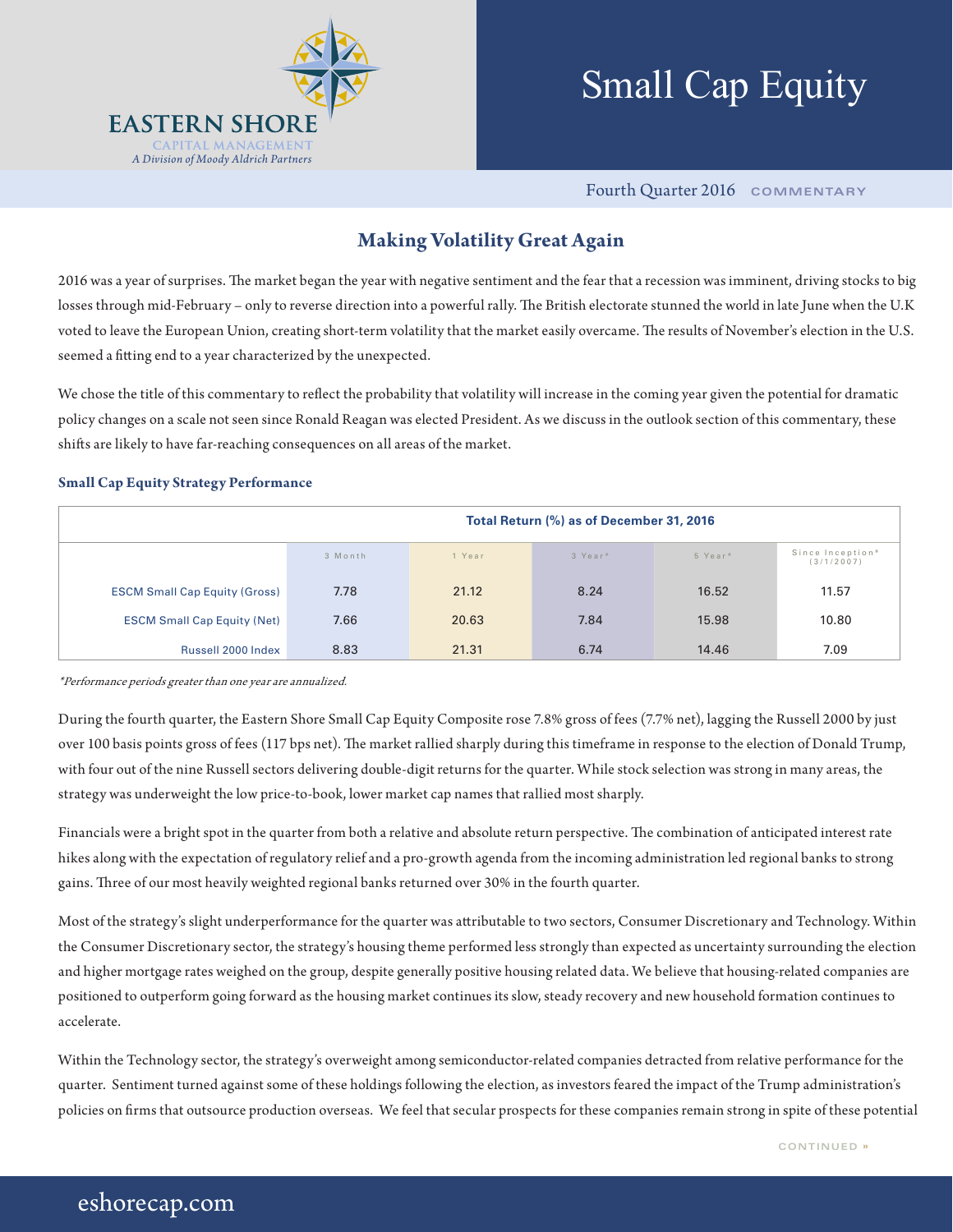

headwinds: no longer so tightly tied to the PC replacement cycle, these firms are positioned to benefit from technological advances in areas such as the Internet of Things and self-driving cars.

Sector dispersion within the small cap space was extremely pronounced during the quarter, with Financials and Energy both generating returns greater than 16% in the Russell 2000 while Health Care dropped over 5%. Health Care remains a challenging sector as uncertainty associated with the Affordable Care Act looms over it. We anticipate that Health Care should offer some good opportunities as visibility on the Trump administration's changes improves, but for the time being the strategy remains underweight in this area.

For 2016, the Eastern Shore Small Cap Equity Composite rose 21.1% gross of fees (20.6% net), lagging the Russell 2000 by a little under 20 basis points gross of fees (71 bps net). As mentioned earlier, strong downside protection has always been a hallmark of the quality-oriented process used to manage the strategy. This characteristic is reflected in its 2016 results: the strategy outperformed strongly during the market downturn experienced during the first quarter of 2016 and participated but lagged during the strong rebound we saw later in the year.

Our emphasis on quality often results in a portfolio with a weighted average market cap that is larger than that of the benchmark. While holdings such as these tend to outperform strongly during down markets, they may lag a little during periods in which micro-cap stocks dominate. Such was the case during the last three quarters of 2016. We attribute a good part of this lower quality outperformance to money flowing into passive products which have no regard for fundamentals or valuation. Conditions such as these often create opportunities for active managers who are patient enough to adhere to their processes during short-term periods of underperformance.

| Q4 Top 5 Contributors                        |                    |                            | Q4 Top 5 Detractors                 |                    |                            |  |
|----------------------------------------------|--------------------|----------------------------|-------------------------------------|--------------------|----------------------------|--|
| <b>Security</b>                              | Avg. Weight<br>(%) | <b>Contribution</b><br>(%) | <b>Security</b>                     | Avg. Weight<br>(%) | <b>Contribution</b><br>(%) |  |
| Brookline Bancorp, Inc. (BRKL)               | 2.55               | 0.84                       | Cempra, Inc. (CEMP)                 | 0.25               | $-0.43$                    |  |
| Bank of the Ozarks, Inc. (OZRK)              | 2.47               | 0.82                       | TRI Pointe Group, Inc. (TPH)        | 0.87               | $-0.27$                    |  |
| Independent Bank Corp. (INDB)                | 2.28               | 0.66                       | Puma Biotechnology, Inc. (PBYI)     | 0.14               | $-0.27$                    |  |
| <b>Western Alliance Bancorporation (WAL)</b> | 0.98               | 0.45                       | Neurocrine Biosciences, Inc. (NBIX) | 0.85               | $-0.26$                    |  |
| Stifel Financial Corp. (SF)                  | 1.40               | 0.44                       | American Axle & Manufacturing (AXL) | 0.43               | $-0.24$                    |  |

Please see disclosures at the end of this commentary.

#### **Outlook**

The market has now powered through Brexit and significant other international distractions as well as the unanticipated outcome of the U.S. election. Investors are left wondering whether this move is justified, and if so how much farther it can go. The forward P/E based on operating earnings for the Russell 2000 currently stands at just over 20x, a significant premium relative to its long term average. Clearly investors have given companies a fair amount of credit for the potential that an accelerating economy and tax reductions will drive earnings higher in 2017.

Several factors that were headwinds in 2015–2016 are shifting into tailwinds for the economy and stocks. We have been mired in an earnings recession since 2015 mainly due to the collapse of the energy industry. Decreased capital spending from the energy sector has also given rise to a mild industrial recession.

Tax reform, if done properly, should boost both earnings and cash flow for most companies. Consumers will also benefit from lower marginal tax rates, resulting in more consumer spending. Both consumer and business confidence have markedly improved since the fall, making it more likely that consumers will spend more and businesses will invest more.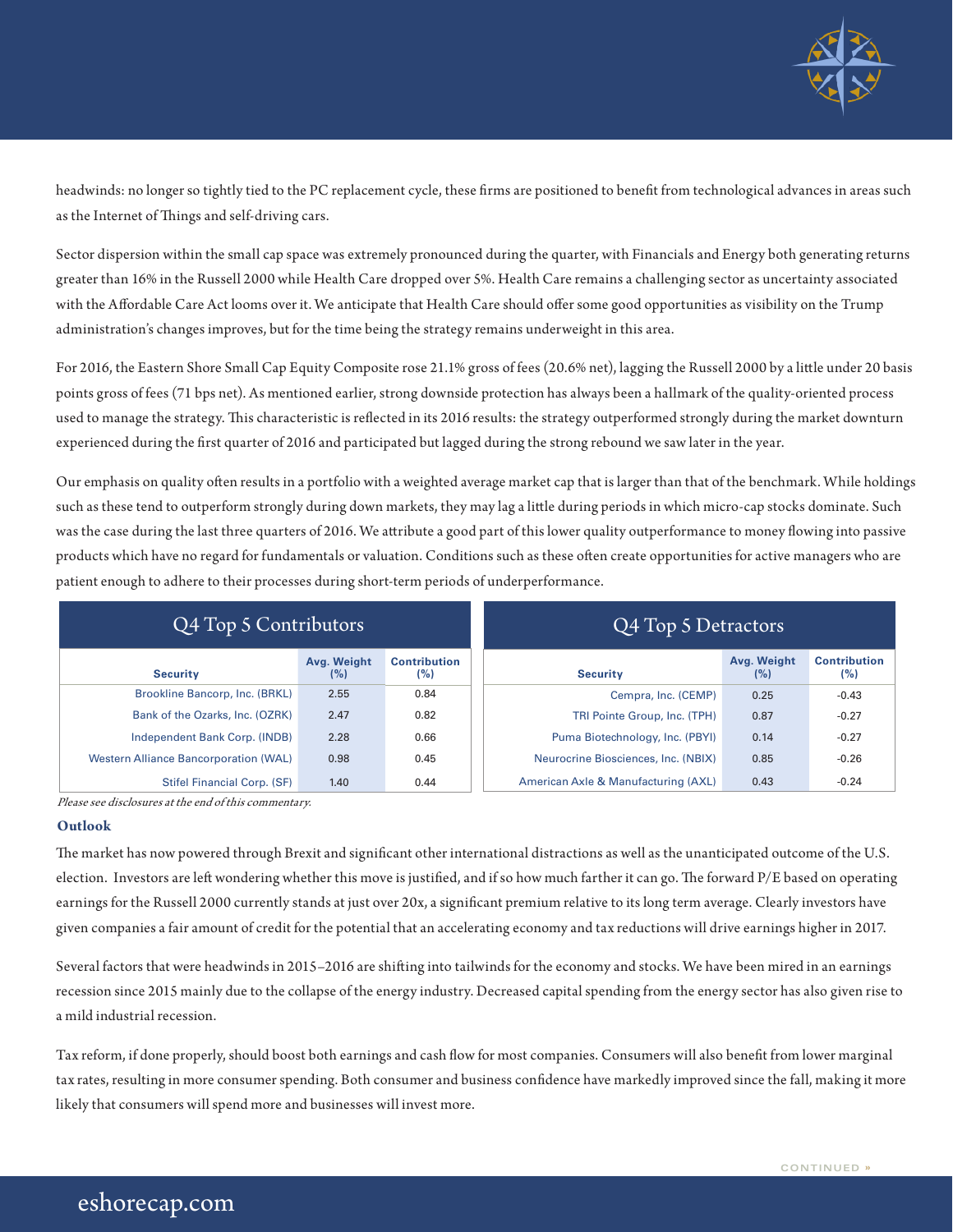

We believe that true earnings acceleration is the key driver to watch for, and anticipate that we will see it if everything falls into place: successful fiscal stimulus via a well-crafted infrastructure bill, a slow orderly rise in interest rates, meaningful and sensible tax reform, and confidence in business leaders who decide to invest and grow.

While positivity surrounding the economy and the market is a welcome development, we must remain aware of the risks as well. As noted earlier, the market as a whole is expensive. We are not anticipating multiple expansion in 2017; in fact, multiples could contract somewhat from where they are today if interest rates rise faster than expected.

As we head into earnings season, we believe that what companies say about business trends and their outlooks for the rest of the year will be more important than the insights they provide on the past quarter. Legislation will need to be passed before reform can start to take hold, making it unlikely that meaningful impact will be reflected in companies' results before 2018. Given that the market is a discounting mechanism, we assume that investors will use numbers projected out to 2018 when evaluating companies today. This longer timeframe increases forecast error, heightening the possibility of future volatility.

Potential risks that we are monitoring include protectionism in the form of tariffs, canceled trade agreements, and a border adjustment tax. The stability of the European Union remains in question in the face of rising populism. The strength of the dollar could also prove a headwind for export-driven companies. We also continue to monitor geo-political risks emanating from areas such as Russia, Iran, and North Korea.

We anticipate heightened headline risk as Congress and the President debate legislation, and would not be surprised to see stock prices get whipsawed by new developments. We believe that our balance of more defensive established quality holdings and catalyst-rich improving quality companies affords us the ability to weather uncertainty while also participating in the upside associated with a growing economy.

We remain mindful of the great opportunity a pro-growth accelerating economy represents for certain industries and stocks. Highly profitable, heavily taxed domestic companies would be the greatest beneficiaries of the proposed new tax policies, and several of our holdings fit this description. We remain focused on our objective to deliver superior risk-adjusted results to our valued clients, and we appreciate your interest and support. Best wishes for a happy and healthy 2017.

## CIO, Partner & Portfolio Manager Partner, Portfolio Manager Partner, Portfolio Manager *rbarringer@eshorecap.com jobrien@eshorecap.com swestwood@eshorecap.com*

**ROBERT C. BARRINGER, CFA JAMES M. O'BRIEN, CFA SARAH L. WESTWOOD, CFA, CMT**